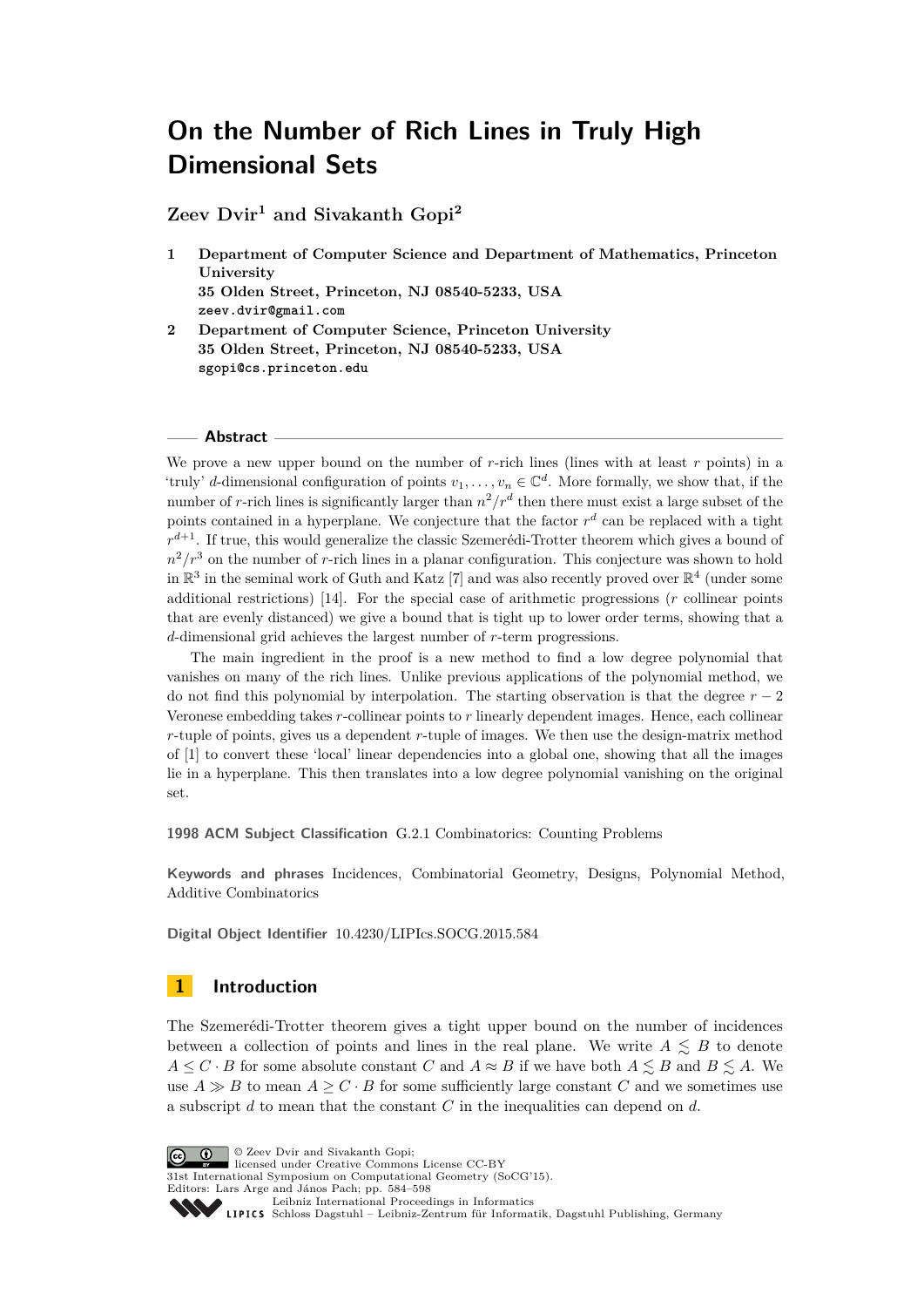<span id="page-1-0"></span>**Find 1** ([\[17\]](#page-14-4)). *Given a set of points V and a set of lines*  $\mathcal{L}$  *in*  $\mathbb{R}^2$ *, let*  $I(V, \mathcal{L})$  *be the set of incidences between V and* L*. Then,*

$$
I(V,\mathcal{L}) \lesssim |V|^{2/3} |\mathcal{L}|^{2/3} + |V| + |\mathcal{L}|.
$$

This fundamental theorem has found many applications in various areas (see [\[4\]](#page-14-5) for some examples) and is known to also hold in the complex plane  $\mathbb{C}^2$  [\[18,](#page-14-6) [19\]](#page-14-7). In recent years there has been a growing interest in high dimensional variants of line-point incidence bounds [\[13,](#page-14-8) [9,](#page-14-9) [11,](#page-14-10) [14,](#page-14-1) [16,](#page-14-11) [3\]](#page-14-12). This is largely due to the breakthrough results of Guth and Katz [\[7\]](#page-14-0) who proved the Erdős distinct distances conjecture. One of the main ingredients in their proof was an incidence theorem for configurations of lines in  $\mathbb{R}^3$  satisfying some 'truly 3 dimensional' condition (e.g, not too many lines in a plane). The intuition is that, in high dimensions, it is 'harder' to create many incidences between points and lines. This intuition is of course false if our configuration happens to lie in some low-dimensional space. In this work we prove stronger line-point incidence bounds for sets of points that do not contain a large low-dimensional subset.

To state our main theorem we first restate the Szemerédi-Trotter theorem as a bound on the number of *r*-rich lines (lines containing at least *r* points) in a given set of points. Since our results will hold over the complex numbers we will switch now from  $\mathbb R$  to  $\mathbb C$ . The complex version of Szemerédi-Trotter was first proved by Tóth [\[18\]](#page-14-6) and then proved using different methods by Zahl [\[19\]](#page-14-7). For a finite set of points *V*, we denote by  $\mathcal{L}_r(V)$  the set of *r*-rich lines in *V*. The following is equivalent to Theorem[-1](#page-1-0) (but stated over  $\mathbb{C}$ ).

<span id="page-1-1"></span>▶ **Theorem 2** ([\[18,](#page-14-6) [19\]](#page-14-7)). *Given a set V of n points in*  $\mathbb{C}^2$ *, for*  $r \geq 2$ *,* 

$$
|\mathcal{L}_r(V)| \lesssim \frac{n^2}{r^3} + \frac{n}{r}.
$$

Theorem [2](#page-1-1) is tight since a two dimensional square grid of *n* points contains  $\geq n^2/r^3$ lines that are *r*-rich. We might then ask whether a *d*-dimensional grid  $G_d = \{1, 2, \ldots, h\}^d$ , with  $h \approx n^{1/d}$ , has asymptotically the maximal number of *r*-rich lines among all *n*-point configurations that do not have a large low-dimensional subset. In [\[15\]](#page-14-13), it was shown that for  $r \ll_d n^{1/d}$ ,

$$
|\mathcal{L}_r(G_d)| \approx_d \frac{n^2}{r^{d+1}}.
$$

Clearly, we can obtain a larger number of rich lines in  $\mathbb{C}^d$  if V is a union of several lowdimensional grids. For example, for some  $\alpha \gg_d 1$  and  $d > \ell > 1$ , we can take a disjoint union of  $r^{d-\ell}/\alpha$   $\ell$ -dimensional grids  $G_{\ell}$  of size  $\alpha n/r^{d-\ell}$  each. Each of these grids will have  $\gtrsim_d a^2 n^2 / r^{2d-\ell+1}$  *r*-rich lines and so, together we will get  $\gtrsim_d a n^2 / r^{d+1}$  rich lines. We can also take a union of *n/r* lines containing *r* points each, to get more *r*-rich lines than in the *d*-dimensional grid  $G_d$  when  $r \gg_d n^{1/d}$ . We thus arrive at the following conjecture which, if true, would mean that the best one can do is to paste together a number of grids as above.

<span id="page-1-2"></span>▶ **Conjecture 3.** *For*  $r \geq 2$ *, suppose*  $V \subset \mathbb{C}^d$  *is a set of n points with* 

$$
|\mathcal{L}_r(V)| \gg_d \frac{n^2}{r^{d+1}} + \frac{n}{r}.
$$

*Then there exists*  $1 < \ell < d$  *and a subset*  $V' \subset V$  *of size*  $\gtrsim_d n/r^{d-\ell}$  *which is contained in an*  $\ell$ -flat (i.e. an  $\ell$ -dimensional affine subspace).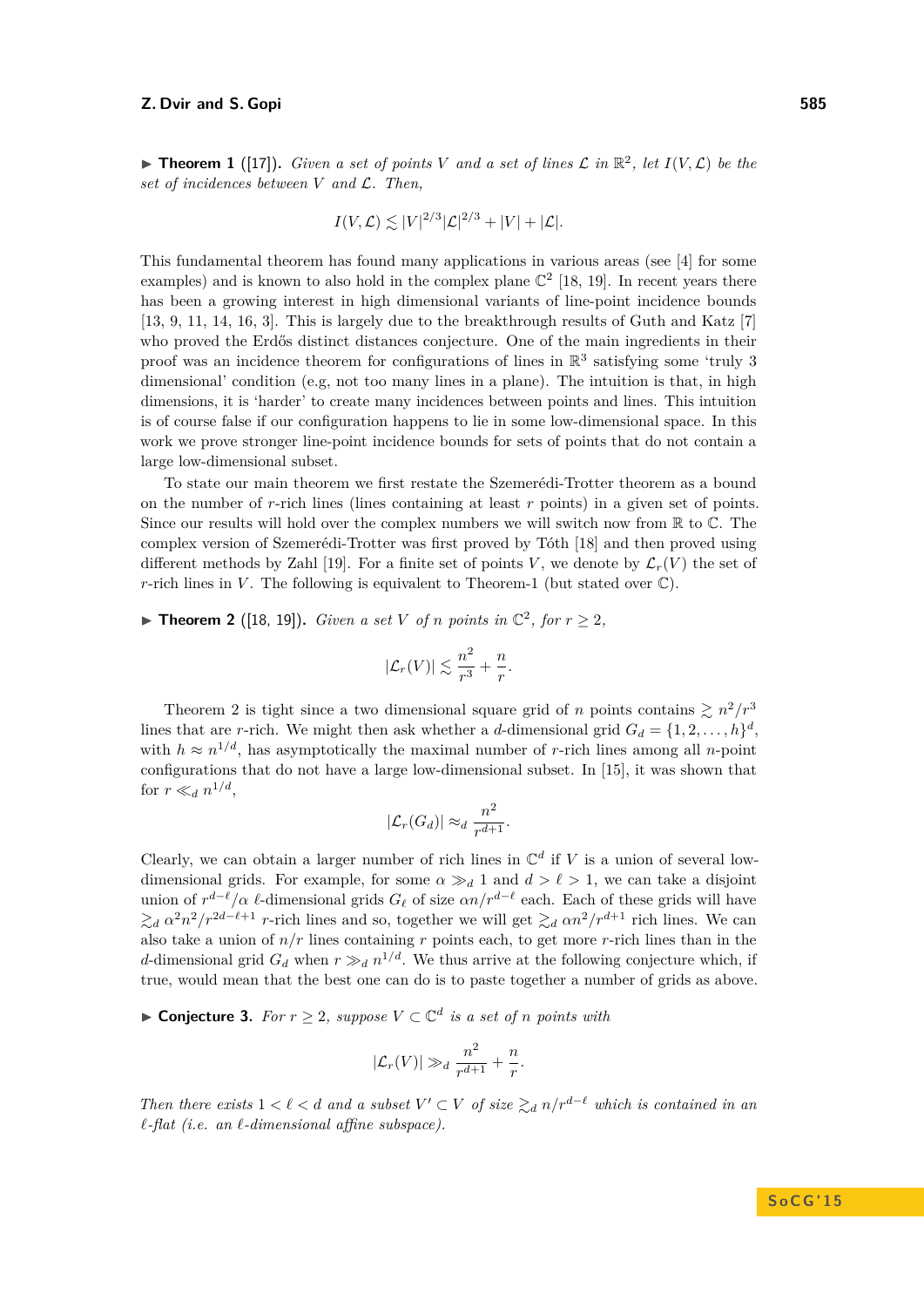This conjecture holds in  $\mathbb{R}^3$  [\[7\]](#page-14-0) and, in a slightly weaker form, in  $\mathbb{R}^4$  [\[14\]](#page-14-1). We compare these two results with ours later in the introduction. Our main result makes a step in the direction of this conjecture. First of all, our bound is off by a factor of *r* from the optimal bound (i.e. with  $n^2/r^d$  instead of  $n^2/r^{d+1}$ ). Secondly, we are only able to detect a  $(d-1)$ -dimensional subset (instead of finding the correct  $\ell$  which may be smaller).

<span id="page-2-0"></span>▶ **Theorem 4.** For all  $d \ge 1$  there exists constants  $C_d$ ,  $C'_d$  such that the following holds. Let  $V \subset \mathbb{C}^d$  *be a set of n points and let*  $r \geq 2$  *be an integer. Suppose that for some*  $\alpha \geq 1$ *,* 

$$
|\mathcal{L}_r(V)| \geq C_d \cdot \alpha \cdot \frac{n^2}{r^d}.
$$

*Then, there exists a subset*  $\tilde{V} \subset V$  *of size at least*  $C'_d \cdot \alpha \cdot \frac{n}{r^{d-2}}$  *contained in a*  $(d-1)$ *-flat. We can take the constants*  $C_d$ ,  $C'_d$  *to be*  $d^{cd}$ ,  $d^{c'd}$  *for absolute constants*  $c, c' > 0$ .

Notice that the theorem is only meaningful when  $r \gg d^c$  for some constant *c* (otherwise the factor  $r^d$  in the assumption will be swallowed by the constant  $C_d$ ). On the other hand, if  $r \gg n^{1/(d-1)}$  then the conclusion always holds. Hence, the theorem is meaningful when *r* is in a 'middle' range. Notice also that for  $d = 2, 3$  and  $r$  sufficiently small, the condition of the theorem also cannot hold, by the Szemerédi-Trotter theorem. However, when *d* becomes larger, our theorem gives nontrivial results (and becomes closer to optimal for large *d*). The proof of Theorem [4](#page-2-0) actually shows (Lemma [19\)](#page-7-0) that, under the same hypothesis, most of the rich lines must be contained in a hypersurface of degree smaller than *r*. This in itself can be very useful, as we will see in the proof of Theorem [9](#page-4-0) which uses this fact to prove certain sum-product estimates. The existence of such a low-degree hypersurface containing most of the curves can also be obtained when there are many *r*-rich curves of bounded degree with 'two degrees of freedom', i.e. through every pair of points there are at most *O*(1) curves (see Remark [22\)](#page-9-0).

#### **Counting arithmetic progressions**

An *r*-term arithmetic progression in  $\mathbb{C}^d$  is simply a set of *r* points of the form  $\{y, y + x, y + y\}$  $2x, \ldots, y + (r-1)x$  with  $x, y \in \mathbb{C}^d$ . This is a special case of *r* collinear points and, for this case, we can derive a tighter bound than for the general case. In a nutshell, we can show that a *d*-dimensional grid contains the largest number of *r*-term progressions, among all sets that do not contain a large *d* − 1 dimensional subset. The main extra property of arithmetic progressions we use in the proof is that they behave well under products. That is, if we take a Cartesian product of *V* with itself, the number of progressions of length *r* squares.

For a finite set  $V \subset \mathbb{C}^d$ , let us denote the number of *r*-term arithmetic progressions contained in *V* by  $AP_r(V)$ . We first observe that, for all sufficiently small *r*, the grid  $G_d$ (defined above) contains at least  $\gtrsim_d n^2/r^d$  *r*-term progressions. To see where the extra factor of *r* comes from, notice that the 2*r*-rich lines in  $G_d$  will contain *r* arithmetic progressions of length *r* each. Our main theorem shows that this is optimal, as long as there is no large low-dimensional set.

<span id="page-2-1"></span>**► Theorem 5.** Let  $0 < \epsilon < 1$  and  $V \subset \mathbb{C}^d$  be a set of size *n* and suppose that for some  $r \geq 4$ *we have*

$$
\mathbf{AP}_r(V) \gg_{d,\epsilon} \frac{n^2}{r^{d-\epsilon}}.
$$

*Then, there exists a subset*  $\tilde{V} \subset V$  *of size*  $\geq_{d,\epsilon} \frac{n}{r^{2d/\epsilon-1}}$  *contained in a hyperplane.*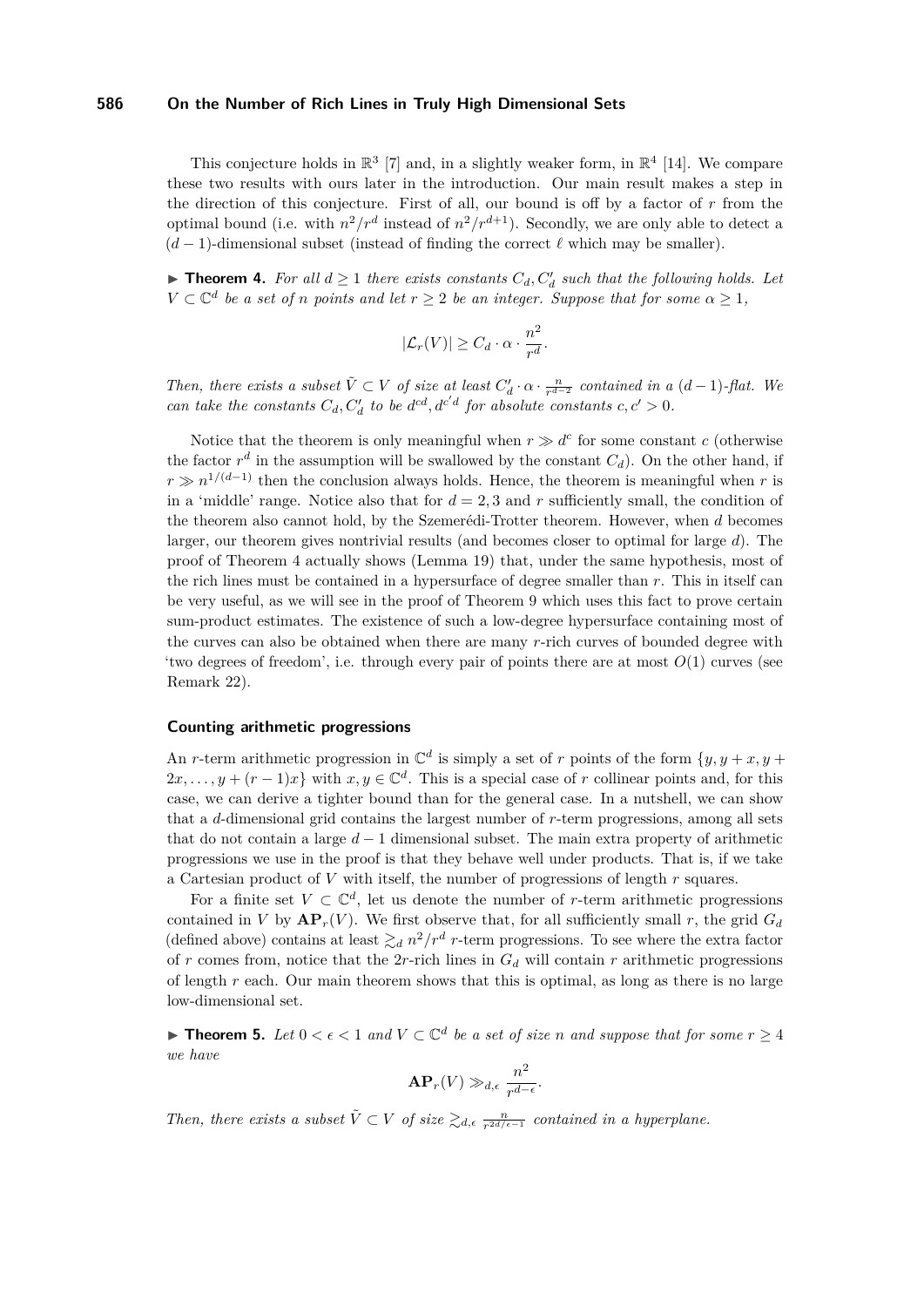## **1.1 Related Work**

To make the comparison with prior work easier, Theorem [4](#page-2-0) can be stated equivalently as follows:

I **Theorem 6** (Equiv. to Theorem [4\)](#page-2-0)**.** *Given a set V of n points in* C *d , let sd*−<sup>1</sup> *denote the maximum number of points of V contained in a hyperplane. Then for*  $r \geq 2$ *,* 

$$
|\mathcal{L}_r(V)| \lesssim_d \frac{n^2}{r^d} + \frac{ns_{d-1}}{r^2}.
$$

Using the incidence bound between points and lines in  $\mathbb{R}^3$  proved by Guth and Katz [\[7\]](#page-14-0), one can prove the following theorem from which Conjecture [3](#page-1-2) in  $\mathbb{R}^3$  trivially follows.

▶ Theorem 7 (Guth and Katz [\[7\]](#page-14-0)). *Given a set V* of *n* points in  $\mathbb{R}^3$ , let  $s_2$  denote the *maximum number of points of V contained in a* 2-flat. Then for  $r > 2$ ,

$$
|\mathcal{L}_r(V)| \lesssim \frac{n^2}{r^4} + \frac{n s_2}{r^3} + \frac{n}{r}.
$$

Similarly, using the results of Sharir and Solomon [\[14\]](#page-14-1), we can prove the following theorem from which a slightly weaker version of Conjecture [3](#page-1-2) in  $\mathbb{R}^4$  trivially follows.

 $\triangleright$  **Theorem 8** (Sharir and Solomon [\[14\]](#page-14-1)). *Given a set V of n points in*  $\mathbb{R}^4$ , *let s*<sub>2</sub> *denote the* maximum number of points of V contained in a 2-flat and  $s'_3$  denote the maximum number *of points of V contained in a quadric hypersurface or a hyperplane. Then there is an absolute constant*  $c > 0$  *such that for*  $r \geq 2$ *,* 

$$
|\mathcal{L}_r(V)| \lesssim 2^{c\sqrt{\log n}}\cdot \left(\frac{n^2}{r^5} + \frac{ns_3'}{r^4} + \frac{ns_2}{r^3} + \frac{n}{r}\right).
$$

We are not aware of any examples where points arranged on a quadric hypersurface in  $\mathbb{R}^4$  result in significantly more rich lines than in a four dimensional grid. It is, however, possible that one needs to weaken Conjecture [3](#page-1-2) so that for some  $1 < \ell < d$ , an  $\ell$ -dimensional hypersurface of constant degree (possibly depending on  $\ell$ ) contains  $\gtrsim_d n/r^{d-\ell}$  points.

In [\[15\]](#page-14-13), it was shown that  $|\mathcal{L}_r(V)| \lesssim_d \frac{n^2}{r^{d+1}}$  $\frac{n^2}{r^{d+1}}$  when  $V \subset \mathbb{R}^d$  is a *homogeneous* set. This roughly means that the point set is a perturbation of the grid  $G_d$ . In [\[10\]](#page-14-14), the result was extended for pseudolines and homogeneous sets in R *<sup>d</sup>* where pseudolines are a generalization of lines which include constant degree irreducible algebraic curves. Adding the homogeneous condition on a set is a much stronger condition (for sufficiently small *r*) than requiring that no large subset belongs to a hyperplane (however, we cannot derive these results from ours since our dependence on *d* is suboptimal).

## **1.1.1 Subsequent Work**

Subsequent to our work, Hablicsek and Scherr [\[8\]](#page-14-15) improved Theorem [4](#page-2-0) in the case of  $V \subset \mathbb{R}^d$ . It was shown that if  $\mathcal{L}_r(V) \gg_d \frac{n^2}{r^{d+1}}$  $\frac{n^2}{r^{d+1}}$ , then  $\gtrsim_d \frac{n}{r^{d-1}}$  points are contained in a  $(d-1)$ -flat. In a further improvement, Zahl [\[20\]](#page-14-16) extended this result to  $V \subset \mathbb{C}^d$  though with an  $\epsilon$  loss in the exponent of *n*, i.e. if  $\mathcal{L}_r(V) \gg_{d,\epsilon} \frac{n^{2+\epsilon}}{r^{d+1}}$  $\frac{n^{2+\epsilon}}{r^{d+1}}$  then  $\gtrsim_{d,\epsilon} \frac{n^{1+\epsilon}}{r^{d-1}}$  $\frac{n^{1+\epsilon}}{n^{d-1}}$  points are contained in a  $(d-1)$ -flat. This brings us closer to Conjecture [3,](#page-1-2) although the conclusion about a large low-dimensional subset is still very weak.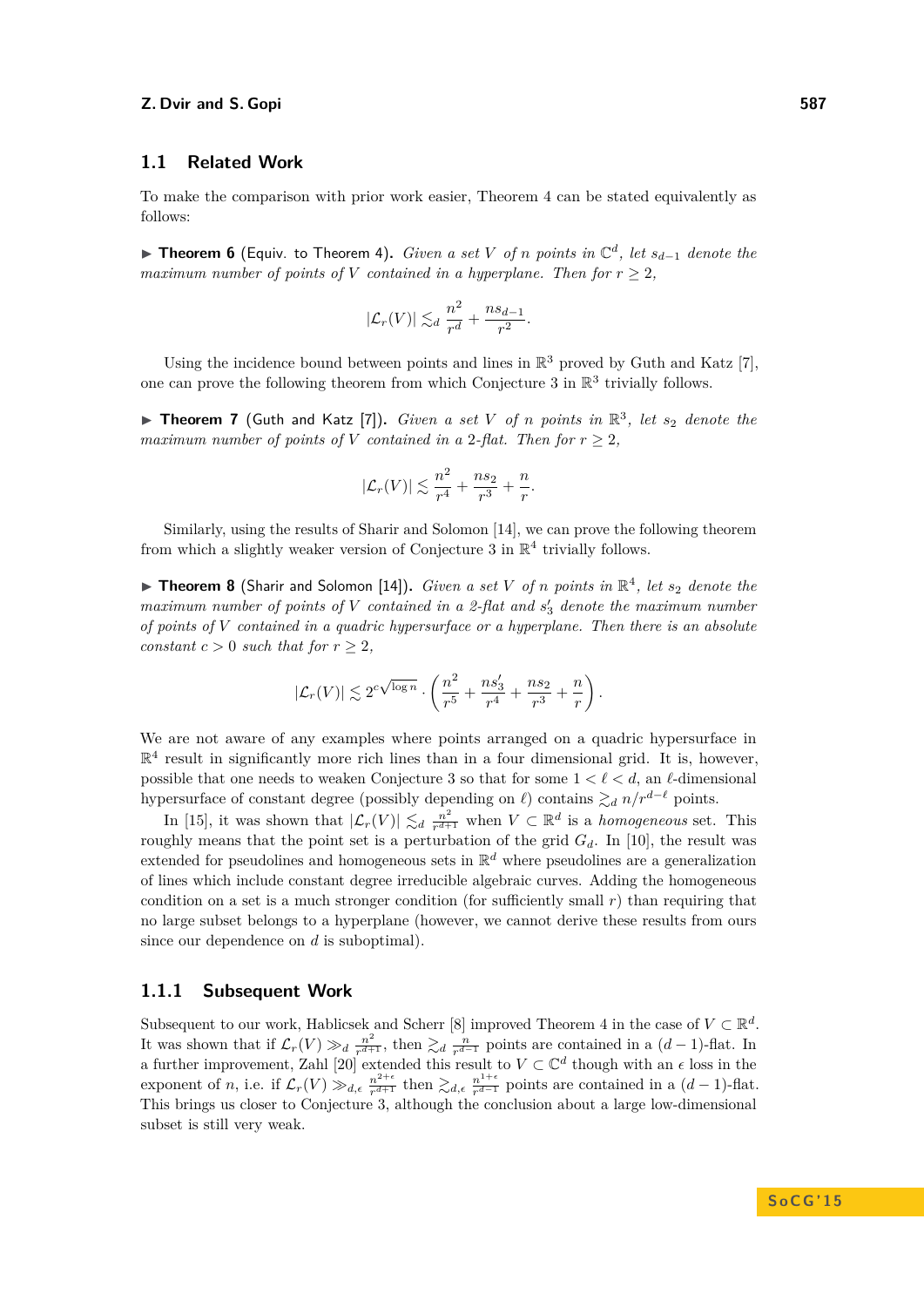## **1.2 Overview of the proof**

The main tool used in the proof of Theorem [4](#page-2-0) is a rank bound for design matrices. A *design matrix* is a matrix with entries in  $\mathbb C$  and whose support (set of non-zero entries) forms a specific pattern. Namely, the supports of different columns have small intersections, the columns have large support and rows are sparse (see Definition [11\)](#page-5-0). Design matrices were introduced in [\[1,](#page-14-2) [5\]](#page-14-17) to study quantitative variants of the Sylvester-Gallai theorem. These works prove certain lower bounds on the rank of such matrices, depending only on the combinatorial properties of their support (see Section [2.1\)](#page-5-1). Such rank bounds can be used to give *upper bounds* on the dimension of point configurations in which there are many 'local' linear dependencies. This is done by using the local dependencies to construct rows of a design matrix *M*, showing that its rank is high and then arguing that the dimension of the original set is small since it must lie in the kernel of *M*.

Suppose we have a configuration of points with many *r*-rich lines. Clearly,  $r \geq 3$  collinear points are also linearly dependent. However, this conclusion does not use the fact that *r* may be larger than 3. To use this information, we observe that a certain map, called the Veronese embedding, takes *r*-collinear points to *r* linearly dependent points in a larger dimensional space (see Section [2.2\)](#page-5-2). Thus we can create a design matrix using these linear dependencies similarly to the constructions of [\[2,](#page-14-18) [5\]](#page-14-17) to get an upper bound on the dimension of the *image* of the original set, under the Veronese embedding. We use this upper bound to conclude that there is a polynomial of degree *r*−2 which contains all the points in our original configuration. We then proceed in a way similar to the proof of the Joints conjecture by Guth and Katz [\[6\]](#page-14-19) to conclude that there is a hyperplane which contains many points of the configuration (by finding a 'flat' point of the surface).

## **1.3 Application: Sum-product estimates**

Here, we show a simple application of our techniques to prove sum product estimates over C. Though we can get slightly better estimates (i.e. without the log factor) using the Szemerédi-Trotter theorem in the complex plane, we include them only as an example of how to use a higher-dimensional theorem in this setting. We hope that future progress on proving Conjecture [3](#page-1-2) will result in progress on sum product problems.

We begin with some notation. For two sets  $A, B \subset \mathbb{C}$  we denote by  $A + B = \{a + b \mid a, b \in \mathbb{C}\}$ *A*} the sum set of *A* and *B*. For a set  $A \subset \mathbb{C}$  and a complex number  $t \in \mathbb{C}$  we denote by  $tA = \{ta \mid a \in A\}$  the dilate of *A* by *t*. Hence we have that  $A + tA = \{a + ta' \mid a, a' \in A\}$ .

<span id="page-4-0"></span>**► Theorem 9.** Let  $A \subset \mathbb{C}$  be a set of  $N$  complex numbers and let  $1 \ll C \ll \sqrt{N}$ *N. Define the set*

$$
T_C = \left\{ t \in \mathbb{C} \; \left| \; |A + tA| \leq \frac{N^{1.5}}{C\sqrt{\log N}} \right. \right\}.
$$

*Then,*  $|T_C| \lesssim \frac{N}{C^2}$ .

By taking *C* to be a large constant, an immediate corollary is:

I **Corollary 10.** *Let A* ⊂ C *be a finite set. Then*

$$
|A + A \cdot A| = |\{a + bc \mid a, b, c \in A\}| \gtrsim \frac{|A|^{1.5}}{\sqrt{\log |A|}}.
$$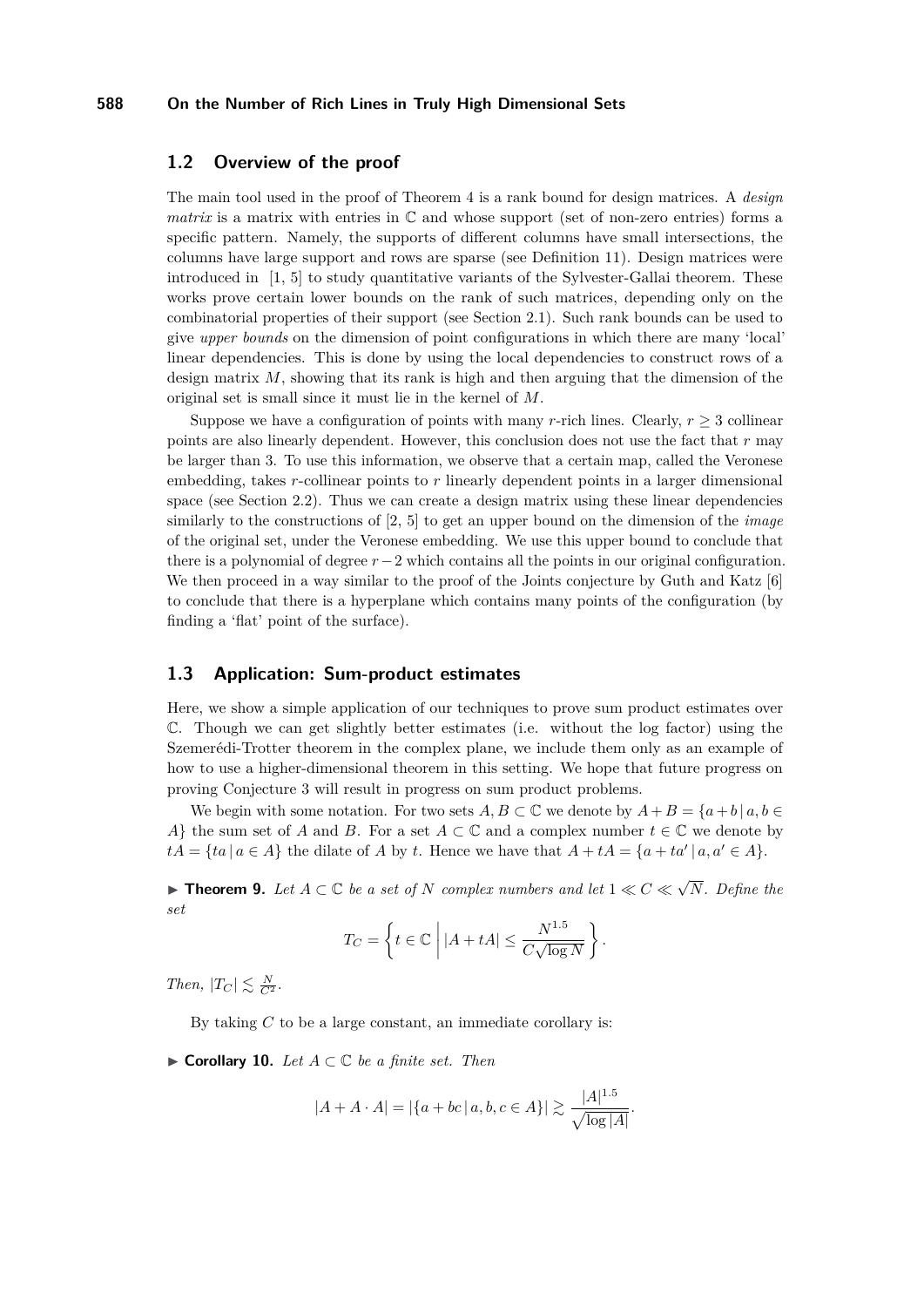## **1.4 Organization**

In Section [2](#page-5-3) we give some preliminaries, including on design matrices and the Veronese embedding. In Section [3](#page-7-1) we prove Theorem [4.](#page-2-0) In Section [4](#page-11-0) we prove Theorem [5.](#page-2-1) In Section [5](#page-12-0) we prove Theorem [9.](#page-4-0)

# <span id="page-5-3"></span>**2 Preliminaries**

We begin with some notation. For a vector  $v \in \mathbb{C}^n$  and a set  $I \subset [n]$  we denote by  $v_I \subset \mathbb{C}^I$  the restriction of *v* to indices in *I*. We denote the *support* of a vector  $v \in \mathbb{C}^d$  by  $\text{supp}(v) = \{i \in [d] | v_i \neq 0\}$  (this notation is extended to matrices as well). For a set of *n* points  $V \subset \mathbb{C}^d$  and an integer  $\ell$ , we denote by  $V^{\ell} \subset \mathbb{C}^{d\ell}$  its  $\ell$ -fold Cartesian product i.e.  $V^{\ell} = V \times V \times \cdots \times V$  ( $\ell$  times) where we naturally identify  $\mathbb{C}^{d} \times \mathbb{C}^{d} \times \cdots \times \mathbb{C}^{d}$  ( $\ell$  times) with  $\mathbb{C}^{d\ell}$ .

## <span id="page-5-1"></span>**2.1 Design matrices**

Design matrices, defined in [\[1\]](#page-14-2), are matrices that satisfy a certain condition on their support.

<span id="page-5-0"></span>▶ **Definition 11** (Design matrix). Let *A* be an  $m \times n$  matrix over a field  $\mathbb{F}$ . Let  $R_1, \ldots, R_m \in \mathbb{F}^n$ be the rows of *A* and let  $C_1, \ldots, C_n \in \mathbb{F}^m$  be the columns of *A*. We say that *A* is a  $(q, k, t)$ *design matrix* if

- **1.** For all  $i \in [m]$ ,  $|\text{supp}(R_i)| \leq q$ .
- **2.** For all  $j \in [n]$ ,  $|\text{supp}(C_j)| \geq k$ .
- **3.** For all  $j_1 \neq j_2 \in [n]$ ,  $|\textsf{supp}(C_{j_1}) \cap \textsf{supp}(C_{j_2})| \leq t$ .

Surprisingly, one can derive a general bound on the rank of complex design matrices, despite having no information on the values present at the non-zero positions of the matrix. The first bound of this form was given in [\[1\]](#page-14-2) which was improved in [\[5\]](#page-14-17).

<span id="page-5-4"></span> $\triangleright$  **Theorem 12** ([\[5\]](#page-14-17)). Let A be an  $m \times n$  matrix with entries in  $\mathbb{C}$ . If A is a  $(q, k, t)$ -design *matrix then the following bounds hold:*

<span id="page-5-5"></span>
$$
rank(A) \ge n - \frac{ntq^2}{k},\tag{1}
$$

$$
rank(A) \ge n - \frac{mtq^2}{k^2}.
$$
\n<sup>(2)</sup>

## <span id="page-5-2"></span>**2.2 The Veronese embedding**

We denote by

$$
\mathbf{m}(d,r) = \binom{d+r}{d}
$$

the number of monomials of degree at most *r* in *d* variables. We will often use the lower bound  $\mathbf{m}(d,r) \ge (r/d)^d$ . The Veronese embedding  $\phi_{d,r} : \mathbb{C}^d \mapsto \mathbb{C}^{\mathbf{m}(d,r)}$  sends a point  $a = (a_1, \ldots, a_d) \in \mathbb{C}^d$  to the vector of evaluations of all monomials of degree at most *r* at the point *a*. For example, the map  $\phi_{2,2}$  sends  $(a_1, a_2)$  to  $(1, a_1, a_2, a_1^2, a_1 a_2, a_2^2)$ . We can identify each point  $w \in \mathbb{C}^{m(d,r)}$  with a polynomial  $f_w \in \mathbb{C}[x_1,\ldots,x_d]$  of degree at most *r* in an obvious manner so that the value  $f_w(a)$  at a point  $a \in \mathbb{C}^d$  is given by the standard inner product  $\langle w, \phi_{d,r}(a) \rangle$ . We will use the following two easy claims.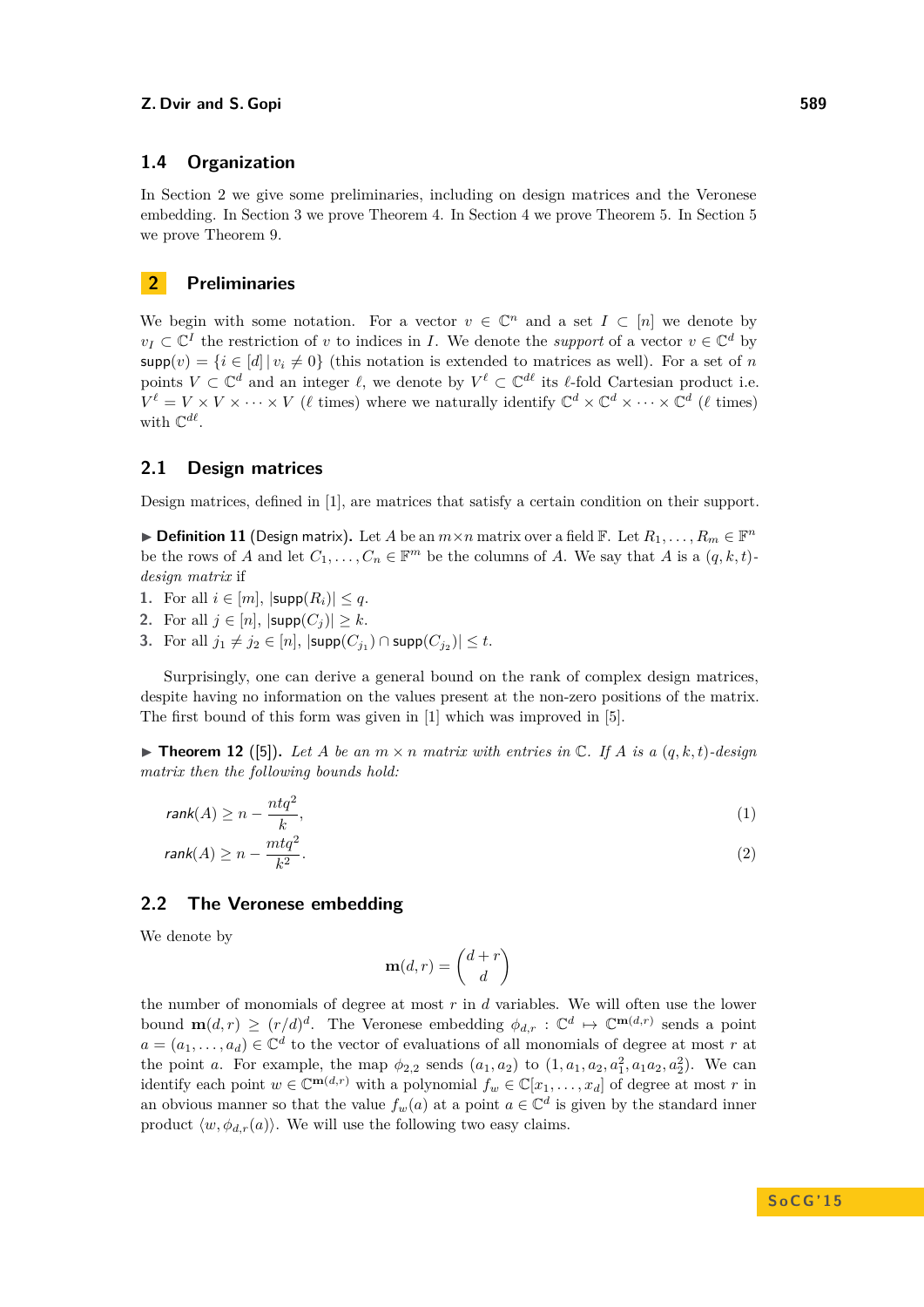<span id="page-6-1"></span>► **Claim 13.** Let  $V \subset \mathbb{C}^d$  and let  $U = \phi_{d,r}(V) \subset \mathbb{C}^{m(d,r)}$ . Then U is contained in a *hyperplane iff there is a non-zero polynomial*  $f \in \mathbb{C}[x_1, \ldots, x_d]$  *of degree at most r that vanishes on all points of V .*

**Proof.** Each hyperplane in  $\mathbb{C}^{m(d,r)}$  is given as the set of points having inner product zero with some  $w \in \mathbb{C}^{m(d,r)}$ . If we take the corresponding polynomial  $f_w \in \mathbb{C}[x_1, \ldots, x_d]$  we get that it vanishes on *V* iff  $\phi_{d,r}(V)$  is contained in the hyperplane defined by *w*.

<span id="page-6-2"></span>► Claim 14. Suppose the  $r + 2$  points  $v_1, \ldots, v_{r+2} \in \mathbb{C}^d$  are collinear and let  $\phi = \phi_{d,r} : \mathbb{C}^d \mapsto$  $\mathbb{C}^{m(d,r)}$ . Then, the points  $\phi(v_1), \ldots, \phi(v_{r+2})$  are linearly dependent. Moreover, every  $r+1$ *of the points*  $\phi(v_1), \ldots, \phi(v_{r+2})$  *are linearly independent.* 

**Proof.** Denote  $u_i = \phi(v_i)$  for  $i = 1, \ldots, r+2$ . To show that the  $u_i$ 's are linearly dependent it is enough to show that, for any  $w \in \mathbb{C}^{m(d,r)}$ , if all the  $r+1$  inner products  $\langle w, u_1 \rangle, \ldots, \langle w, u_{r+1} \rangle$ are zero, then the inner product  $\langle w, u_{r+2} \rangle$  must also be zero. Suppose this is the case, and let  $f_w \in \mathbb{C}[x_1,\ldots,x_d]$  be the polynomial of degree at most *r* associated with the point *w* so that  $\langle w, u_i \rangle = f_w(v_i)$  for all  $1 \leq i \leq r+1$ . Since the points  $v_1, \ldots, v_{r+2}$  are on a single line  $L \subset \mathbb{C}^d$ , and since the polynomial  $f_w$  vanishes on  $r + 1$  of them, we have that  $f_w$  must vanish identically on the line *L* and so  $f_w(v_{r+2}) = \langle w, u_{r+2} \rangle = 0$  as well.

To show the 'moreover' part, suppose in contradiction that  $u_{r+1}$  is in the span of  $u_1, \ldots, u_r$ . We can find, by interpolation, a non-zero polynomial  $f \in \mathbb{C}[x_1, \ldots, x_d]$  of degree at most *r* such that  $f(v_1) = \ldots = f(v_r) = 0$  and  $f(v_{r+1}) = 1$ . More formally, we can transform the line containing the  $r + 1$  points to the  $x_1$ -axis by a linear transformation, and then interpolate a degree *r* polynomial in *x*<sup>1</sup> with the required properties using the invertibility of the Vandermonde matrix. Now, let  $w \in \mathbb{C}^{m(d,r)}$  be the point such that  $f = f_w$ . We know that  $\langle w, u_i \rangle = 0$  for  $i = 1 \dots r$  and thus, since  $u_{r+1}$  is in the span of  $u_1, \dots, u_r$ , we get that  $f(v_{r+1}) = \langle w, u_{r+1} \rangle = 0$  in contradiction. This completes the proof.

## **2.3 Polynomials vanishing on grids**

We recall the Schwartz-Zippel lemma.

<span id="page-6-0"></span>I **Lemma 15** ([\[12,](#page-14-20) [21\]](#page-14-21))**.** *Let S* ⊂ F *be a finite subset of an arbitrary field* F *and let*  $f \in \mathbb{F}[x_1, \ldots, x_d]$  *be a non-zero polynomial of degree at most r. Then* 

 $|\{(a_1, \ldots, a_d) \in S^d \subset \mathbb{F}^d \mid f(a_1, \ldots, a_d) = 0\}| \leq r \cdot |S|^{d-1}.$ 

An easy corollary is the following claim about homogeneous polynomials.

<span id="page-6-3"></span>► **Lemma 16.** *Let*  $S \subset \mathbb{F}$  *be a finite subset of an arbitrary field*  $\mathbb{F}$  *and let*  $f \in \mathbb{F}[x_1, \ldots, x_d]$ *be a non-zero homogeneous polynomial of degree at most r. Then*

$$
|\{(1, a_2, \ldots, a_d) \in \{1\} \times S^{d-1} \mid f(1, a_2, \ldots, a_d) = 0\}| \leq r \cdot |S|^{d-2}.
$$

**Proof.** Let  $g(x_2, \ldots, x_d) = f(1, x_2, \ldots, x_d)$  be the polynomial one obtains from fixing  $x_1 = 1$ in *f*. Then *g* is a polynomial of degree at most *r* in  $d-1$  variables. If *g* was the zero polynomial then *f* would have been divisible by  $1-x_1$  which is impossible for a homogeneous polynomial. Hence, we can use Lemma [15](#page-6-0) to bound the number of zeros of *g* in the set *S d*−1 by  $r \cdot |S|^{d-2}$ . This completes the proof.

Another useful claim says that if a degree one polynomial (i.e. the equation of a hyperplane) vanishes on a large subset of the product set  $V^{\ell}$ , then there is another degree one polynomial that vanishes on a large subset of *V* .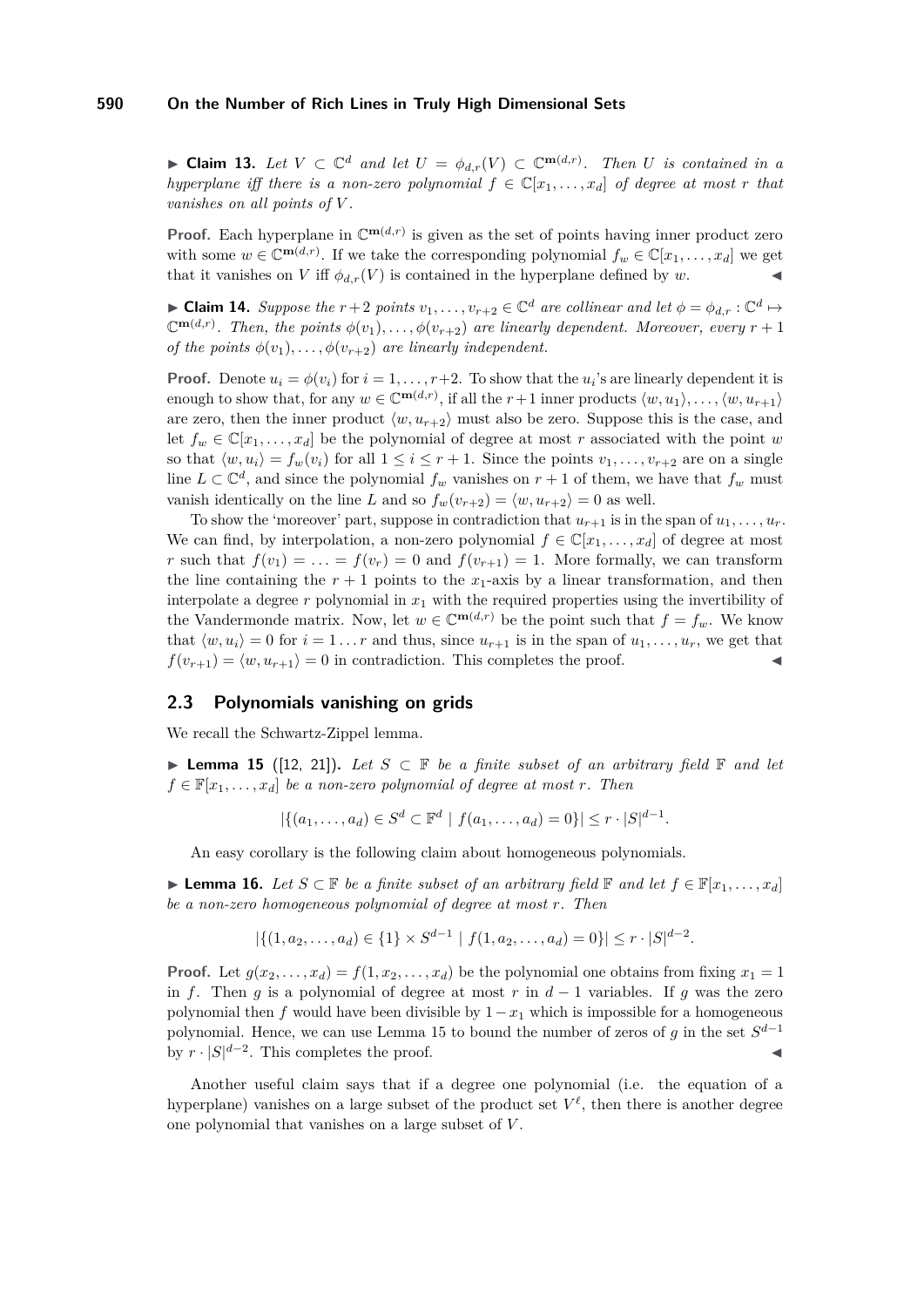<span id="page-7-3"></span>I **Lemma 17.** *Let V* ⊂ C *d be a set of n points and let V `* ⊂ C *d` be its `-fold Cartesian product.* Let  $H \subset \mathbb{C}^{d\ell}$  be an affine hyperplane such that  $|H \cap V^{\ell}| \geq \delta \cdot n^{\ell}$ . Then, there exists *an affine hyperplane*  $H' \subset \mathbb{C}^d$  *such that*  $|H' \cap V| \geq \delta \cdot n$ *.* 

**Proof.** Let  $h \in \mathbb{C}^{d\ell}$  be the vector perpendicular to *H* so that  $x \in H$  iff  $\langle x, h \rangle = b$  for some  $b \in \mathbb{C}$ . Observing the product structure of  $\mathbb{C}^{d\ell} = (\mathbb{C}^d)^{\ell}$  we can write  $h = (h_1, \ldots, h_{\ell})$ with each  $h_i \in \mathbb{C}^d$ . W.l.o.g suppose that  $h_1 \neq 0$ . For each  $a = (a_2, \ldots, a_\ell) \in V^{\ell-1}$  let  $V_a^{\ell} = V \times \{a_2\} \times ... \{a_{\ell}\}.$  Since there are  $n^{\ell-1}$  different choices for  $a \in V^{\ell-1}$ , and since

$$
|V^{\ell}\cap H|=\sum_{a\in V^{\ell-1}}|V^{\ell}_a\cap H|,
$$

there must be some *a* with  $|V_a^{\ell} \cap H| \geq \delta \cdot n$ . Let  $H' \subset \mathbb{C}^d$  be the hyperplane defined by the equation

$$
x \in H' \text{ iff } \langle x, h_1 \rangle + \langle a_2, h_2 \rangle + \ldots + \langle a_\ell, h_\ell \rangle = b.
$$

Then,  $H' \cap V$  is in one-to-one correspondence with the set  $V_a^{\ell} \cap H$  and so has the same  $size.$ 

### **2.4 A graph refinement lemma**

We will need the following simple lemma, showing that any bipartite graph can be refined so that both vertex sets have high minimum degree (relative the to the original edge density).

<span id="page-7-2"></span>► **Lemma 18.** Let  $G = (A \sqcup B, E)$  be a bipartite graph with  $E \subset A \times B$  and edge set  $E \neq \emptyset$ . *Then there exists non-empty sets*  $A' \subset A$  *and*  $B' \subset B$  *such that if we consider the induced*  $subgraph G' = (A' \sqcup B', E') then$ 

- **1.** *The minimum degree in*  $A'$  *is at least*  $\frac{|E|}{4|A|}$
- **2.** *The minimum degree in B' is at least*  $\frac{|E|}{4|B|}$
- **3.**  $|E'| \geq |E|/2$ *.*

**Proof.** We will construct A<sup> $\prime$ </sup> and B<sup> $\prime$ </sup> using an iterative procedure. Initially let  $A^{\prime} = A$  and  $B' = B$ . Let  $G' = (A' \sqcup B', E')$  be the induced subgraph of *G*. If there is a vertex in *A'* with degree (in the induced subgraph *G'*) less than  $\frac{|E|}{4|A|}$ , remove it from *A'*. If there is a vertex in *B*<sup> $\prime$ </sup> with degree (in the induced subgraph *G*<sup> $\prime$ </sup>) less than  $\frac{|E|}{4|B|}$ , remove it from *B*<sup> $\prime$ </sup>. At the end of this procedure, we are left with sets  $A, B'$  with the required min-degrees. We can count the number of edges lost as we remove vertices in the procedure. Whenever a vertex in  $A'$  is removed we lose at most  $\frac{|E|}{4|A|}$  edges and whenever a vertex from  $B'$  is removed we lose at most  $\frac{|E|}{4|B|}$  edges. So

$$
|E'| \ge |E| - |A| \frac{|E|}{4|A|} - |B| \frac{|E|}{4|B|} \ge |E|/2.
$$

 $\blacktriangleleft$ 

## <span id="page-7-1"></span>**3 Proof of Theorem [4](#page-2-0)**

The main technical tool will be the following lemma, which shows that one can find a vanishing polynomial of low degree, assuming each point is in many rich lines.

<span id="page-7-0"></span>▶ **Lemma 19.** *For each*  $d \ge 1$  *there is a constant*  $K_d \le 32(2d)^d$  *such that the following holds. Let*  $V ⊂ \mathbb{C}^d$  *be a set of n points and let*  $r ≥ 4$  *be an integer. Suppose that, through each point*  $v \in V$ , there are at least  $k$  *r-rich lines where* 

$$
k \geq K_d \cdot \frac{n}{r^{d-2}}.
$$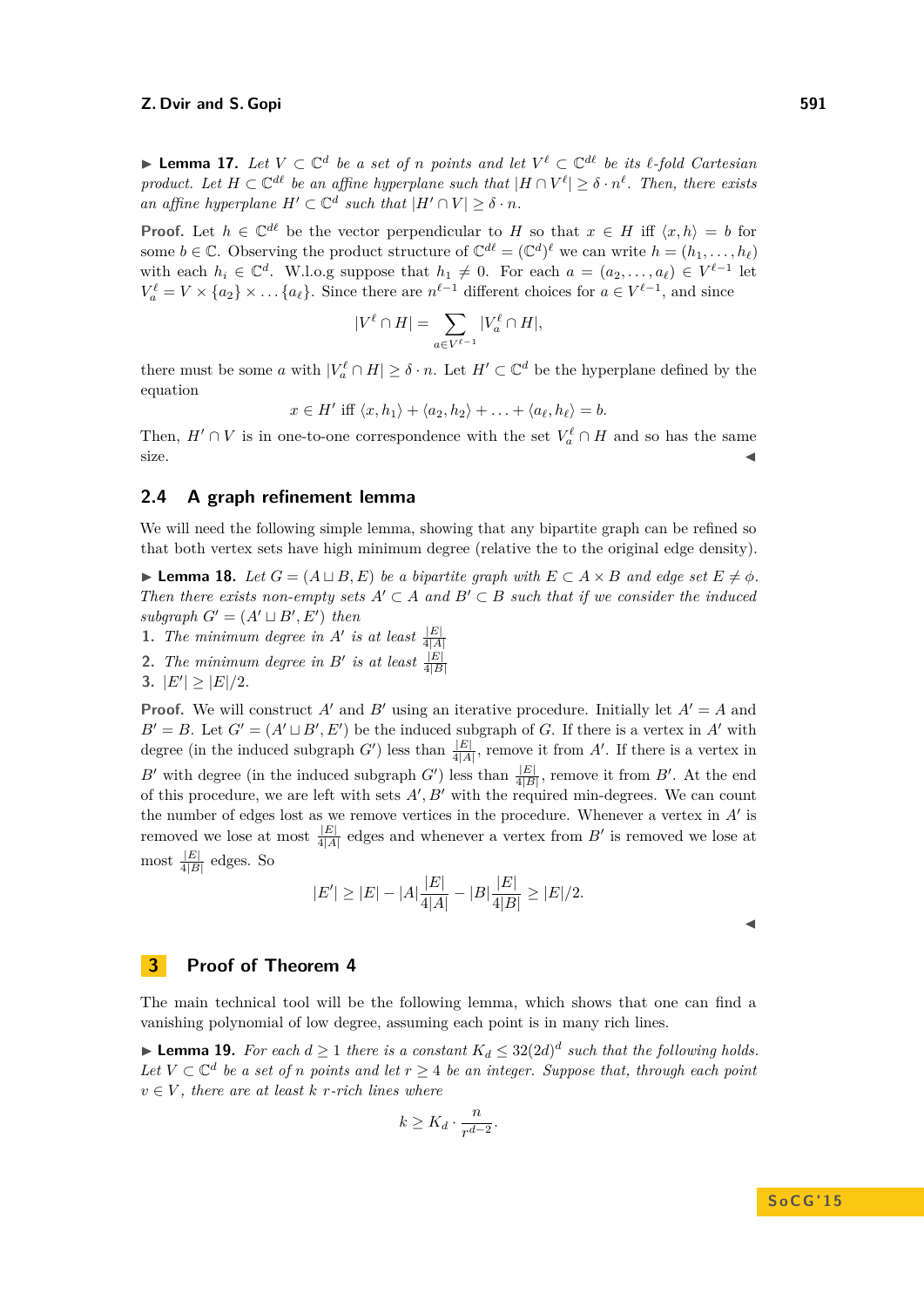*Then, there exists a non-zero polynomial*  $f \in \mathbb{C}[x_1, \ldots, x_d]$  *of degree at most*  $r-2$  *such that*  $f(v) = 0$  *for all*  $v \in V$ .

*If we have the stronger condition that the number of r-rich lines through each point of V is between*  $k$  *and*  $8k$  *then we can get the same conclusion (vanishing*  $f$  *of degree*  $r - 2$ *) under the weaker inequality*

$$
k \geq K_d \cdot \frac{n}{r^{d-1}}.
$$

**Proof.** Let  $V = \{v_1, \ldots, v_n\}$  and let  $\phi = \phi_{d,r-2} : \mathbb{C}^d \mapsto \mathbb{C}^{\mathbf{m}(d,r-2)}$  be the Veronese embedding with degree bound  $r - 2$ . Let us denote  $U = \{u_1, \ldots, u_n\} \subset \mathbb{C}^{m(d, r-2)}$  with  $u_i = \phi(v_i)$  for all  $i \in [n]$ .

We will prove the lemma by showing that *U* is contained in a hyperplane and then using Claim [13](#page-6-1) to deduce the existence of the vanishing polynomial. Let *M* be an  $n \times m(d, r - 2)$ matrix whose *i*'th row is  $u_i = \phi(v_i)$ . To show that *U* is contained in a hyperplane, it is enough to show that  $\text{rank}(M) < \text{m}(d, r-2)$ . This will imply that the columns of M are linearly dependent, which means that all the rows lie in some hyperplane.

We will now construct a design matrix *A* such that  $A \cdot M = 0$ . Since rank $(A)$ +rank $(M) \le n$ , we will be able to translate a lower bound on the rank of *A* (which will be given by Theorem [12\)](#page-5-4) to the required upper bound on the rank of *M*. Each row in *A* will correspond to some collinear  $r$ -tuple in  $V$ . We will construct  $A$  in several stages. First, for each  $r$ -rich line  $L \in \mathcal{L}_r(V)$  we will construct a set of *r*-tuples  $R_L \subset {V \choose r}$  such that

- 1. Each *r*-tuple in  $R_L$  is contained in  $L \cap V$ .
- **2.** Each point  $v \in L \cap V$  is in at least one and at most two *r*-tuples from  $R_L$ .

If  $|L \cap V|$  is a multiple of r, we can construct such a set  $R_L$  easily by taking a disjoint cover of *r*-tuples. If  $|L \cap V|$  is not a multiple of *r* (but is still of size at least *r*) we can take a maximal set of disjoint *r*-tuples inside it and then add to it one more *r*-tuple that will cover the remaining elements and will otherwise intersect only one other *r*-tuple. This will guarantee that each point in  $L \cap V$  is in at most two *r*-tuples from  $R_L$ . We define  $R \subset {V \choose r}$ to be the union of all sets  $R_L$  over all *r*-rich lines  $L$ . We can now prove:

<span id="page-8-0"></span>► Claim 20. *The set*  $R \subset \binom{V}{r}$  defined above has the following three properties.

- **1.** *Each point*  $v \in V$  *is contained in at least*  $k$  *r-tuples from*  $R$ *.*
- **2.** *Every pair of distinct points*  $u, v \in V$  *is contained together in at most two r-tuples from R.*
- **3.** Let  $(v_{i_1}, \ldots, v_{i_r}) \in R$ . Then there exists *r* non-zero coefficients  $\alpha_1, \ldots, \alpha_r \in \mathbb{C}$  so that  $\alpha_1 \cdot u_{i_1} + \ldots + \alpha_r \cdot u_{i_r} = 0.$

*If, in addition, we know that each point belongs to at most* 8*k rich lines (as in the second part of the lemma) then we also have that*  $|R| \leq 16nk/r$ .

**Proof.** The first property follows from the fact that each *v* is in at least *k r*-rich lines and that each  $R_L$  with  $v \in L$  has at least one *r*-tuple containing *v*. The second property follows from the fact that each pair *u, v* can belong to at most one *r*-rich line L and that each  $R_L$ can contain at most two *r*-tuples with both *u* and *v*. The fact that the *r*-tuple of point  $u_{i_1}, \ldots, u_{i_r}$  is linearly dependent follows from Claim [14.](#page-6-2) The fact that all the coefficients  $\alpha_i$  are non-zero holds since no proper subset of that *r*-tuple is linearly dependent (by the 'moreover' part of Claim [14\)](#page-6-2). If each point is in at most 8*k* lines then each point is in at most 16*k r*-tuples (at most two on each line). This means that there could be at most 16*nk/r* tuples in  $R$  since otherwise, some point would be in too many tuples.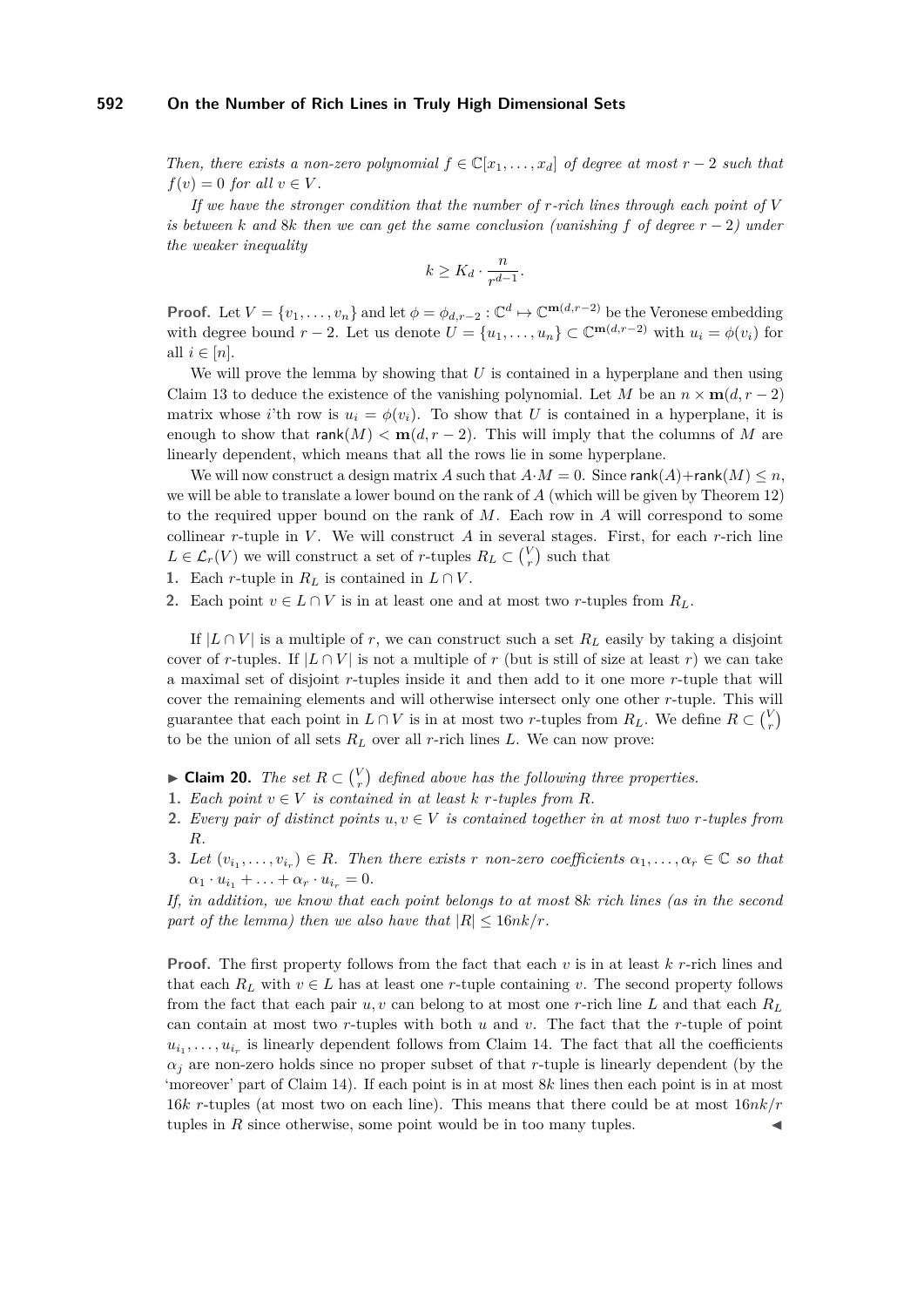We now construct the matrix *A* of size  $m \times n$  where  $m = |R|$ . For each *r*-tuple  $(v_{i_1}, \ldots, v_{i_r}) \in R$  we add a row to *A* (the order of the rows does not matter) that has zeros in all positions except  $i_1, \ldots, i_r$  and has values  $\alpha_1, \ldots, \alpha_r$  given by Claim [20](#page-8-0) in those positions. Since the rows of *M* are the points  $u_1, \ldots, u_n$ , the third item of Claim [20](#page-8-0) guarantees that  $A \cdot M = 0$  as we wanted. The next claim asserts that A is a design matrix.

 $\triangleright$  **Claim 21.** *The matrix A constructed above is a*  $(r, k, 2)$ *-design matrix.* 

**Proof.** Clearly, each row of *A* contains at most *r* non-zero coordinates. Since each point  $v \in V$  is in at least *k* r-tuples from *R* we have that each column of *A* contains at least *k* non-zero coordinates. The size of the intersection of the supports of two distinct columns in  $\tilde{A}$  is at most two by item (2) of Claim [20.](#page-8-0)

We now use Eq. [\(1\)](#page-5-5) from Theorem [12](#page-5-4) to get

$$
\mathop{\rm rank}(A) \geq n - \frac{2nr^2}{k}.
$$

This implies (using  $r \geq 4$ ) that

$$
\text{rank}(M) \le \frac{2nr^2}{k} \le \left(\frac{r-2}{d}\right)^d < \mathbf{m}(d, r-2),
$$

if

$$
k \ge 2(2d)^d \cdot \frac{n}{r^{d-2}}.
$$

If we have the additional assumption that each point is in at most 8*k* lines then, using the bound  $m = |R| \leq 16nk/r$  in Eq. [\(2\)](#page-5-5) of Theorem [12.](#page-5-4) We get

$$
\mathop{\sf rank}(A) \geq n - \frac{2mr^2}{k^2} \geq n - \frac{32nr}{k}
$$

which gives

$$
\mathrm{rank}(M) \leq \frac{32nr}{k} < \mathbf{m}(d,r-2)
$$

for

$$
k \ge 32(2d)^d \frac{n}{r^{d-1}}.
$$

Hence, the rows of  $M$  lie in a hyperplane. This completes the proof of the lemma.

<span id="page-9-0"></span>► Remark 22. Lemma [19](#page-7-0) can be extended to the case where we have *r*-rich curves of bounded degree  $D = O(1)$  with 'two degrees of freedom', i.e. through every pair of points there can be at most  $C = O(1)$  distinct curves (e.g. unit circles). Under the Veronese embedding  $\phi_{d, \left\lfloor \frac{r-2}{D} \right\rfloor}$ , the images of *r* points on a degree *D* curve are linearly dependent. So we can still construct a design matrix as in the above proof where the design parameters depend on *D, C*. Once we get a hypersurface of degree  $\left\lfloor \frac{r-2}{D} \right\rfloor$  vanishing on all the points, the hypersurface should also contain all the degree *D r*-rich curves.

We will now use Lemma [19](#page-7-0) to prove Theorem [4.](#page-2-0) The reduction uses Lemma [18](#page-7-2) to reduce to the case where each point has many rich lines through it. Once we find a vanishing low degree polynomial we analyze its singularities to find a point such that all lines though it are in some hyperplane.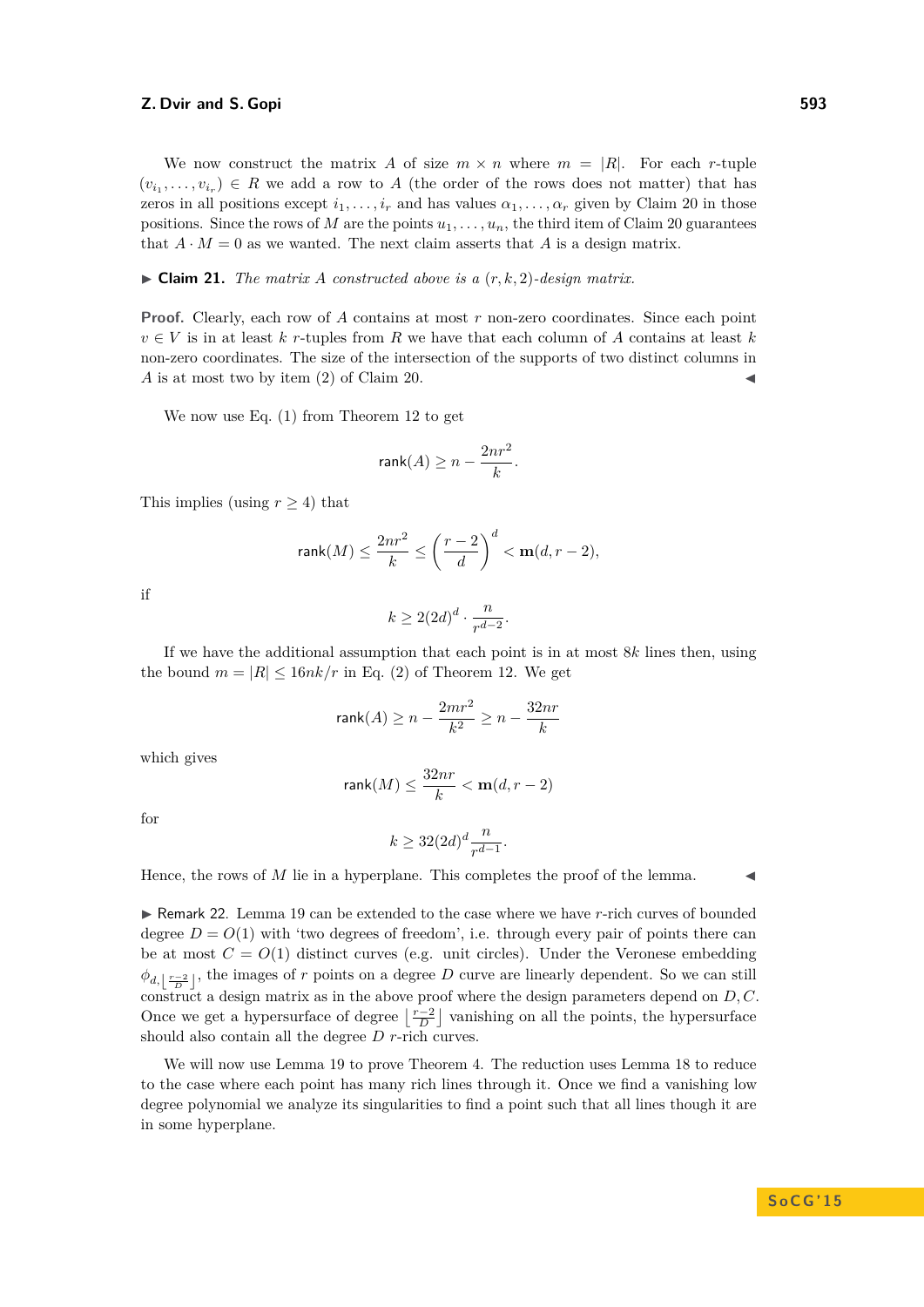**Proof of Theorem [4.](#page-2-0)** Since  $\mathcal{L}_r(V) \leq n^2$  for all  $r \geq 2$ , by choosing  $C_d > R_d^d$  we can assume that  $r \geq R_d$  for any large constant  $R_d$  depending only on *d*.

Let  $\mathcal{L} = \mathcal{L}_r(V)$  be the set of *r*-rich lines in *V* and let  $I = I(\mathcal{L}, V)$  be the set of incidences between  $\mathcal L$  and  $V$ . By the conditions of the theorem we have

$$
|I| \ge r|\mathcal{L}| \ge C_d \cdot \frac{\alpha n^2}{r^{d-1}}.\tag{3}
$$

Applying Lemma [18](#page-7-2) to the incidence graph between  $V$  and  $\mathcal{L}$ , we obtain non-empty subsets  $V' \subset V$  and  $\mathcal{L}' \subset \mathcal{L}$  such that each  $v \in V'$  is in at least  $k = \frac{|I|}{4n}$  $\frac{|I|}{4n}$  lines from  $\mathcal{L}'$  and such that each line in  $\mathcal{L}'$  is  $r/4$ -rich w.r.t to the set  $V'$  and

<span id="page-10-0"></span>
$$
|I'| = |I(\mathcal{L}', V')| \ge |I|/2.
$$

We would like to apply Lemma [19](#page-7-0) with the stronger condition that each point is incident on approximately the same number of lines (which gives better dependence on  $r$ ). To achieve this, we will further refine our set of points using dyadic pigeonholing.

Let  $V' = V'_1 \sqcup V'_2 \sqcup \cdots$  be a partition of  $V'$  into disjoint subsets where  $V'_j$  is the set of points incident to at least  $k_j = 2^{j-1}k$  and less than  $2^jk$  lines from  $\mathcal{L}'$ . Let  $I'_j = I(\mathcal{L}', V'_j)$ , so that

$$
\sum_{j\geq 1} |I'_j| = |I'| \geq |I|/2.
$$

Since  $\sum_{j\geq 1}\frac{1}{2j^2} < 1$ , there exists *j* such that  $|I'_j| \geq \frac{|I|}{4j^2}$ . Let us fix *j* to this value for the rest of the proof.

We will first upper bound *j*. Since  $|I'_j| > 0$ ,  $V'_j$  is non-empty and let  $p \in V'_j$ . There are at least  $k_j$  ( $r/4$ )-rich lines through *p* and by choosing  $R_d \geq 8$ , there are at least  $r/4 - 1 \geq r/8$ points other than *p* on each of these lines and they are all distinct. So,

$$
n=|V|\geq 2^{j-1}k\cdot\frac{r}{8}=\frac{2^{j-6}r|I|}{n}\geq C_d\frac{2^{j-6}\alpha n}{r^{d-2}}\geq \frac{2^{j-6}n}{r^{d-2}}.
$$

This implies  $j \lesssim d \log r$  where we assumed above that  $C_d \geq 1$ .

Since the lines in  $\mathcal{L}'$  need not be  $r/4$ -rich w.r.t  $V'_j$ , we need further refinement. Apply Lemma [18](#page-7-2) again on the incidence graph  $I'_j = I(\mathcal{L}', V'_j)$  to get non-empty  $V'' \subset V'_j$  and  $\mathcal{L}^{\prime\prime}\subset\mathcal{L}^\prime$  and

$$
|I''| = |I(\mathcal{L}'', V'')| \ge \frac{|I'_j|}{2} \ge \frac{|I|}{8j^2} \ge \frac{r|\mathcal{L}|}{8j^2}.
$$

Each line in  $\mathcal{L}''$  is incident to at least

$$
\frac{|I'_j|}{4|\mathcal{L}'|} \ge \frac{r}{16j^2} = r_0
$$

points from  $V''$  and so  $\mathcal{L}''$  is  $r_0$ -rich w.r.t  $V''$ . And each point in  $V''$  is incident to at least

$$
\frac{|I'_j|}{4|V'_j|} \ge \frac{k_j}{4} = 2^{j-3}k = k_0
$$

and at most  $2^{j}k = 8k_0$  lines from  $\mathcal{L}''$ . Since  $j \lesssim d \log r$ , we can assume  $r_0 = \frac{r}{16j^2} \ge 4$  by choosing  $R_d \gg d^3$ .

The following claim shows that we can apply Lemma [19](#page-7-0) to  $V''$  and  $\mathcal{L}''$ .

▶ Claim 23.  $k_0 \geq K_d \cdot \frac{|V''|}{r^{d-1}}$  $\frac{V}{r_0^{d-1}}$  where  $K_d$  is the constant in Lemma [19.](#page-7-0)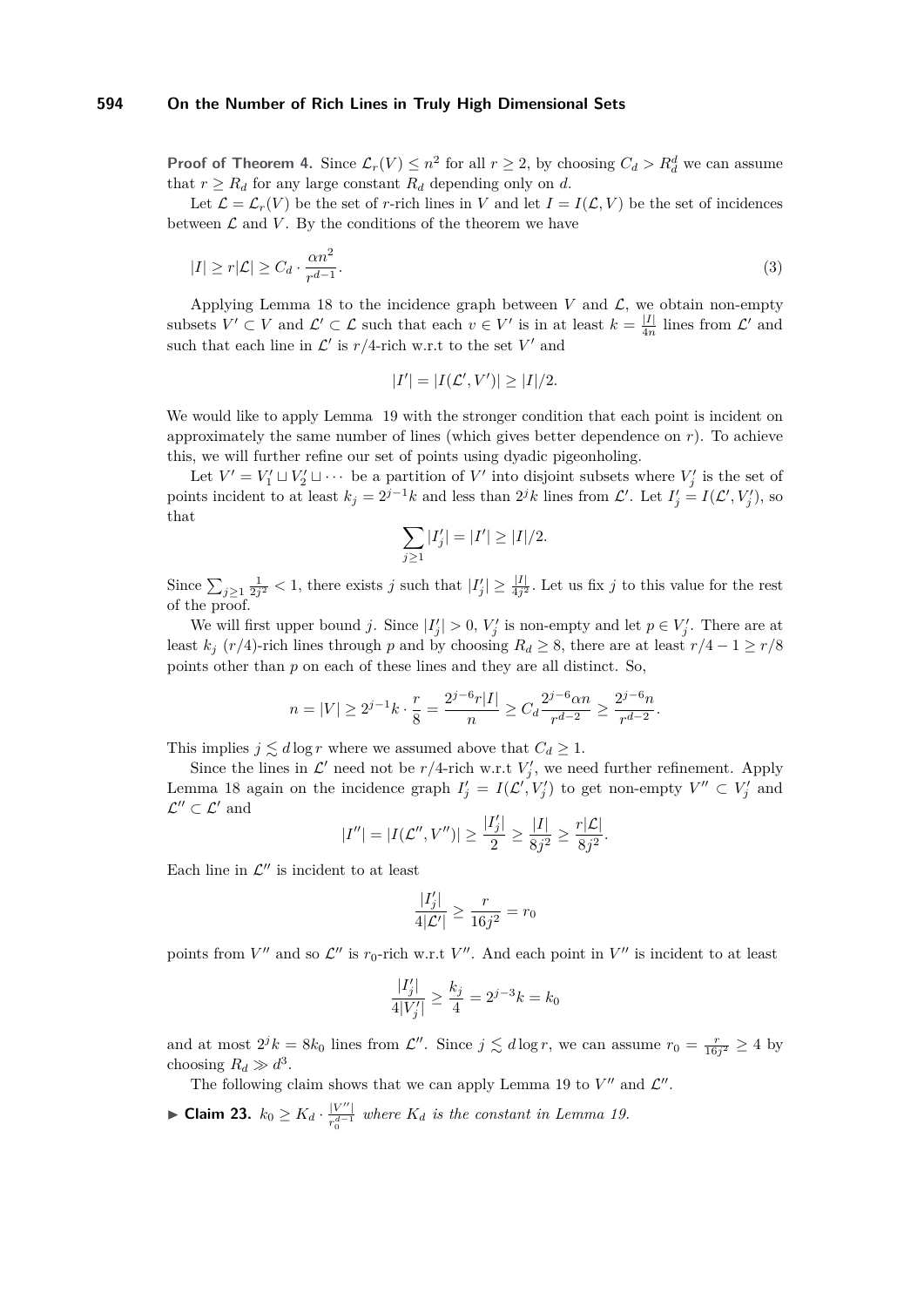**Proof.** We have

$$
|V''| \le |V'_j| \le \frac{|I|}{2^{j-1}k} = \frac{n}{2^{j-3}}.
$$

So it is enough to show that

$$
k_0 \geq K_d \cdot \frac{n}{2^{j-3}r_0^{d-1}}.
$$

Substituting the bounds we have for  $k_0$  and  $r_0$ , this will follow from

$$
|I| \geq 16K_d \cdot 2^{4d} \cdot \left(\frac{j^{2(d-1)}}{2^{2j}}\right) \frac{n^2}{r^{d-1}}
$$

which follows from Eq. [\(3\)](#page-10-0) by choosing  $C_d > 16K_d \cdot 2^{4d} \cdot \max_j \left( \frac{j^{2(d-1)}}{2^{2j}} \right)$  $rac{(d-1)}{2^{2j}}\right)$  $\mathbf{J}$  and  $\mathbf{J}$  and  $\mathbf{J}$ 

Hence, by Lemma [19,](#page-7-0) there exists a non-zero polynomial  $f \in \mathbb{C}[x_1, \ldots, x_d]$  of degree at most  $r_0 - 2$ , vanishing at all points of *V*<sup>"</sup>. W.l.o.g suppose *f* has minimal total degree among all polynomials vanishing on  $V''$ . Since *f* has degree at most  $r_0 - 2$  it must vanish identically on all lines in  $\mathcal{L}''$ .

We say that a point  $v \in V''$  is 'flat' if the set of lines from  $\mathcal{L}''$  passing through *v* are contained in some affine hyperplane through *v*. Otherwise, we call the point *v* a 'joint'. We will show that there is at least one flat point in  $V''$ . Suppose towards a contradiction that all points in *V*<sup>"</sup> are joints. Let  $v \in V''$  be some point and let  $\nabla f(v)$  be the gradient of *f* at *v*. Since *f* vanishes identically on all lines in  $\mathcal{L}''$  we get that  $\nabla f(v) = 0$  (*v* is a singular point of the hypersurface defined by *f*). We now get a contradiction since one of the coordinates of ∇*f* is a non-zero polynomial of degree smaller than the degree of *f* that vanishes on the entire set  $V''$ .

Hence, there exists a point  $v \in V''$  and an affine hyperplane *H* passing through *v* such that all  $r_0$ -rich lines in  $\mathcal{L}''$  passing through  $v$  are contained in  $H$ . Since there are at least  $k_0$  such lines, and each line contain at least  $r_0 - 1$  points in addition to *v*, we get that *H* contains at least

$$
(r_0 - 1)k_0 \ge \frac{r}{32j^2} \cdot 2^{j-3} \frac{|I|}{4n} \ge C_d \left(\frac{2^{j-10}}{j^2}\right) \frac{\alpha n}{r^{d-2}} \ge C_d' \frac{\alpha n}{r^{d-2}}
$$

points from *V* where  $C'_d = C_d \cdot \min_j \left( \frac{2^{j-10}}{j^2} \right)$  $\left(\frac{d}{d} - \frac{d}{d}\right)$ . We can take the constants to be  $C_d = d^{\Theta(d)}$ and  $C'_d = \frac{C_d}{2^{11}}$  $\frac{C_d}{11}$ .

<span id="page-11-2"></span>► Remark 24. Observe that, we can take  $\mathcal L$  to be any subset of  $\mathcal L_r(V)$  of size  $\geq C_d \frac{\alpha n^2}{r^d}$  and obtain the same conclusion. Moreover, the hyperplane *H* that we obtain at the end contains  $k_0 \gtrsim \frac{\alpha n}{r^d}$  lines of  $\mathcal{L}$ .

## <span id="page-11-0"></span>**4 Proof of Theorem [5](#page-2-1)**

We will reduce the problem of bounding *r*-term arithmetic progressions to that of bounding *r*-rich lines using the following claim:

<span id="page-11-1"></span>
$$
\blacktriangleright \text{Claim 25. } Let V \subset \mathbb{C}^d \text{ then } \mathbf{AP}_r(V) \leq |\mathcal{L}_r([r] \times V)| \text{ where } [r] = \{0, 1, \cdots, r-1\}
$$

**Proof.** For  $u, w \in \mathbb{C}^d, w \neq 0$ , let  $(u, u + w, \dots, u + (r - 1)w)$  be an *r*-term arithmetic progression in *V*. Then the line  $\{(0, u) + z(1, w)\}_{z \in \mathbb{C}}$  is *r*-rich w.r.t the point set  $[r] \times V \subset \mathbb{C}^{1+d}$ ; moreover this mapping is injective.

# **S o C G ' 1 5**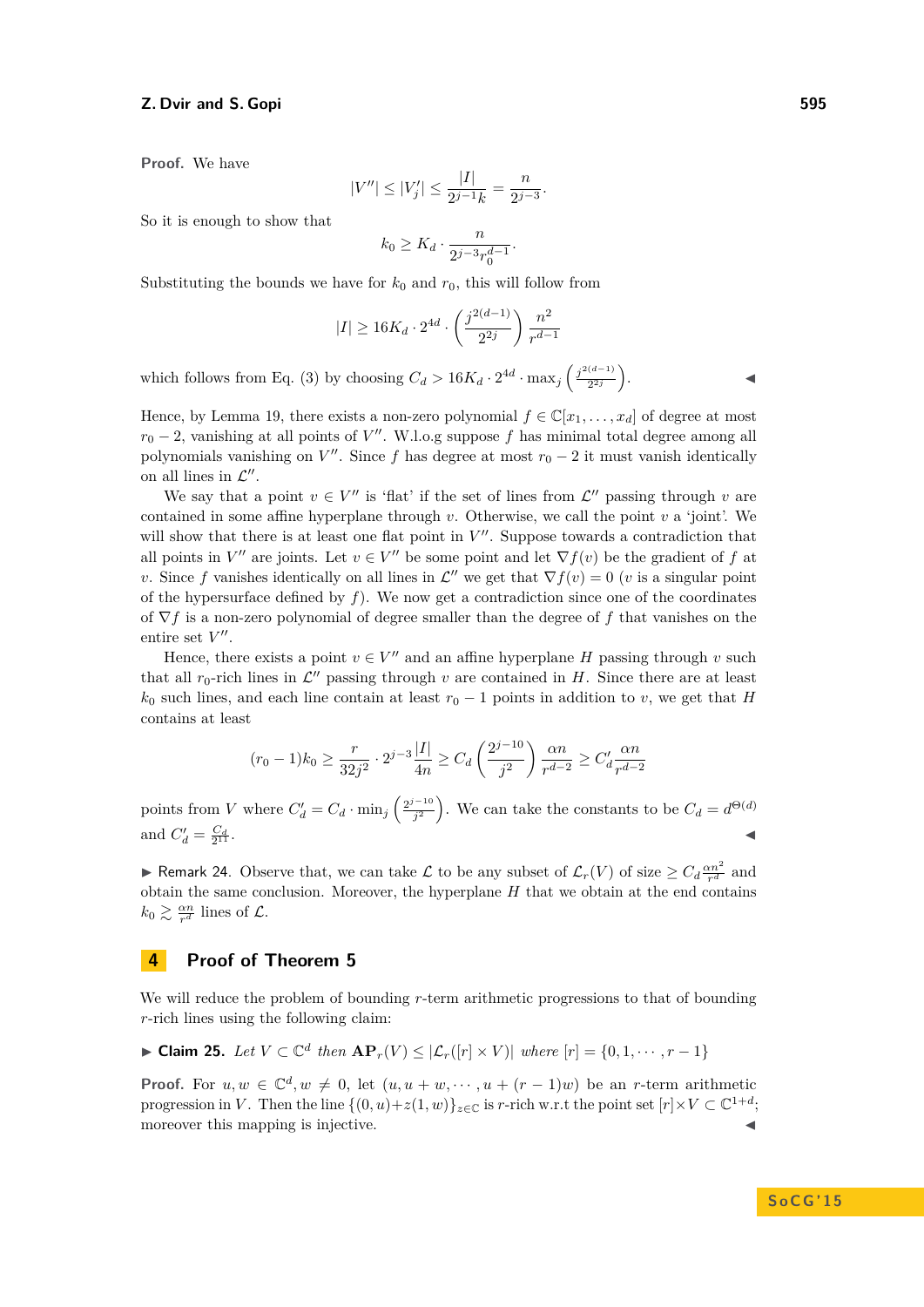We need the following claim regarding arithmetic progressions in product sets.

<span id="page-12-1"></span>▶ **Claim 26.** *Let*  $V \subset \mathbb{C}^d$  *be a set of n points and let*  $\ell \geq 1$  *be an integer. Then, for all*  $r \geq 1$ *, the product set*  $V^{\ell} \subset \mathbb{C}^{d\ell}$  *satisfies* 

$$
\mathbf{AP}_r(V^{\ell}) \geq \mathbf{AP}_r(V)^{\ell}.
$$

**Proof.** Let  $P(V)$  be the set of *r*-term arithmetic progressions in *V* and let  $P(V^{\ell})$  be the set of *r*-term progressions in  $V^{\ell}$ . We will describe an injective mapping from  $P(V)^{\ell}$  into  $P(V^{\ell})$ . For  $u, w \in \mathbb{C}^d$  let  $L_{u,w} = \{u, u+w, \ldots, u+(r-1)w\}$  be the *r*-term progression starting at *u* with difference *w*. Let  $u_1, \ldots, u_\ell, w_1, \ldots, w_\ell \in \mathbb{C}^d$  such that  $L_{u_i, w_i} \in P(V)$  for each  $i \in [\ell]$ . We map them into the arithmetic progression  $L_{u,w} \in P(V^{\ell})$  with  $u = (u_1, \ldots, u_{\ell})$ and  $w = (w_1, \ldots, w_\ell)$ . Clearly, this map is injective (care should be taken to assign each progression a unique difference since these are determined up to a sign).

**Proof of Theorem [5.](#page-2-1)** Let us assume  $\mathbf{AP}_r(V) \gg_{d,e} \frac{n^2}{r^{d-1}}$  $\frac{n^2}{r^{d-\epsilon}}$ . Let  $\ell = \lceil \frac{1}{\epsilon} \rceil$ . By Claim [26,](#page-12-1)  $\mathbf{AP}_r(V^{\ell}) \geq \mathbf{AP}_r(V)^{\ell}$ . Let  $\mathcal L$  be the collection of *r*-rich lines w.r.t  $[r] \times V^{\ell} \subset \mathbb{C}^{1+d\ell}$ corresponding to nontrivial *r*-term arithmetic progressions in  $V^{\ell}$ , as given by Claim [25.](#page-11-1) So

$$
|\mathcal{L}_r([r]\times V^\ell)|\geq |\mathcal{L}|=\mathbf{A}\mathbf{P}_r(V^\ell)\geq \mathbf{A}\mathbf{P}_r(V)^\ell\gg_{d,\epsilon} \frac{n^{2\ell}}{r^{d\ell-\epsilon\ell}}\geq \frac{n^{2\ell}}{r^{d\ell-1}}=\frac{(n^\ell r)^2}{r^{d\ell+1}}.
$$

By Theorem [4](#page-2-0) (choosing the constants appropriately), there is a hyperplane *H* in  $\mathbb{C}^{1+d\ell}$ which contains  $\gtrsim_{d,\epsilon} \frac{n^{\ell}r}{r^{d\ell-1}}$  points of  $[r] \times V^{\ell}$ . Moreover, by Remark [24,](#page-11-2) *H* contains some of the lines of L. So H cannot be one of the hyperplanes  $\{z_1 = i\}_{i \in [r]}$  because they do not contain any lines of  $\mathcal{L}$ . So the intersection of *H* with one of the *r* hyperplanes  $\{z_1 = i\}_{i \in [r]}$  (say *j*) gives a  $(d\ell - 1)$ -flat which contains  $\gtrsim_{d,\epsilon} \frac{n^{\ell}}{r^{d\ell}}$  $\frac{n^{\ell}}{r^{d\ell-1}}$  points of  $V^{\ell} \times \{j\}$ . This gives a hyperplane *H*<sup> $\prime$ </sup> in  $\mathbb{C}^{d\ell}$  which contains  $\gtrsim_{d,\epsilon} \frac{n^{\ell}}{r^{d\ell}}$  $\frac{n^{\ell}}{r^{d\ell-1}}$  points of  $V^{\ell}$ . Now by Lemma [17,](#page-7-3) we can conclude that there is a hyperplane in  $\mathbb{C}^d$  which contains  $\geq d$ ,  $\frac{n}{r^{d\ell-1}} \geq \frac{n}{r^{2d/\epsilon-1}}$  points of *V*.

# <span id="page-12-0"></span>**5 Proof of Theorem [9](#page-4-0)**

Suppose in contradiction that  $|T_C| > \lambda N/C^2$  for some large absolute constant  $\lambda$  which we will choose later. Let  $Q \subset T_C$  be a set of size  $|Q| = \lceil \lambda N/C^2 \rceil$  containing the zero element  $0 \in Q$  (we have  $0 \in T_C$  since the sum-set  $|A + 0A| = |A|$  is small). Let

$$
r = |Q|, m = \frac{N^{1.5}}{C\sqrt{\log N}}, d = \lceil 100 \log N \rceil.
$$

We will use our assumption on the size of  $Q$  to construct a configuration of points  $V \subset \mathbb{C}^d$ with many *r*-rich lines. Then we will use Lemma [19](#page-7-0) to derive a contradiction. The set *V* will be a union of the sets

<span id="page-12-2"></span>
$$
V_t = \{t\} \times (A + tA)^{d-1} = \{(t, a_2 + tb_2, \dots, a_d + tb_d) \mid a_i, b_j \in A\}
$$

over all  $t \in Q$ , i.e.  $V = \bigcup_{t \in Q} V_t$ . Notice the special structure of the set  $V_0 = \{0\} \times A^{d-1}$ . We denote by

$$
n = |V| \le r \cdot m^{d-1} \tag{4}
$$

Notice that, by construction, for every  $a = (0, a_2, \ldots, a_d)$  and every  $b = (1, b_2, \ldots, b_d)$ (with all the  $a_i, b_j$  in *A*), the line through the point  $a \in V_0$  in direction *b* is *r*-rich w.r.t *V*.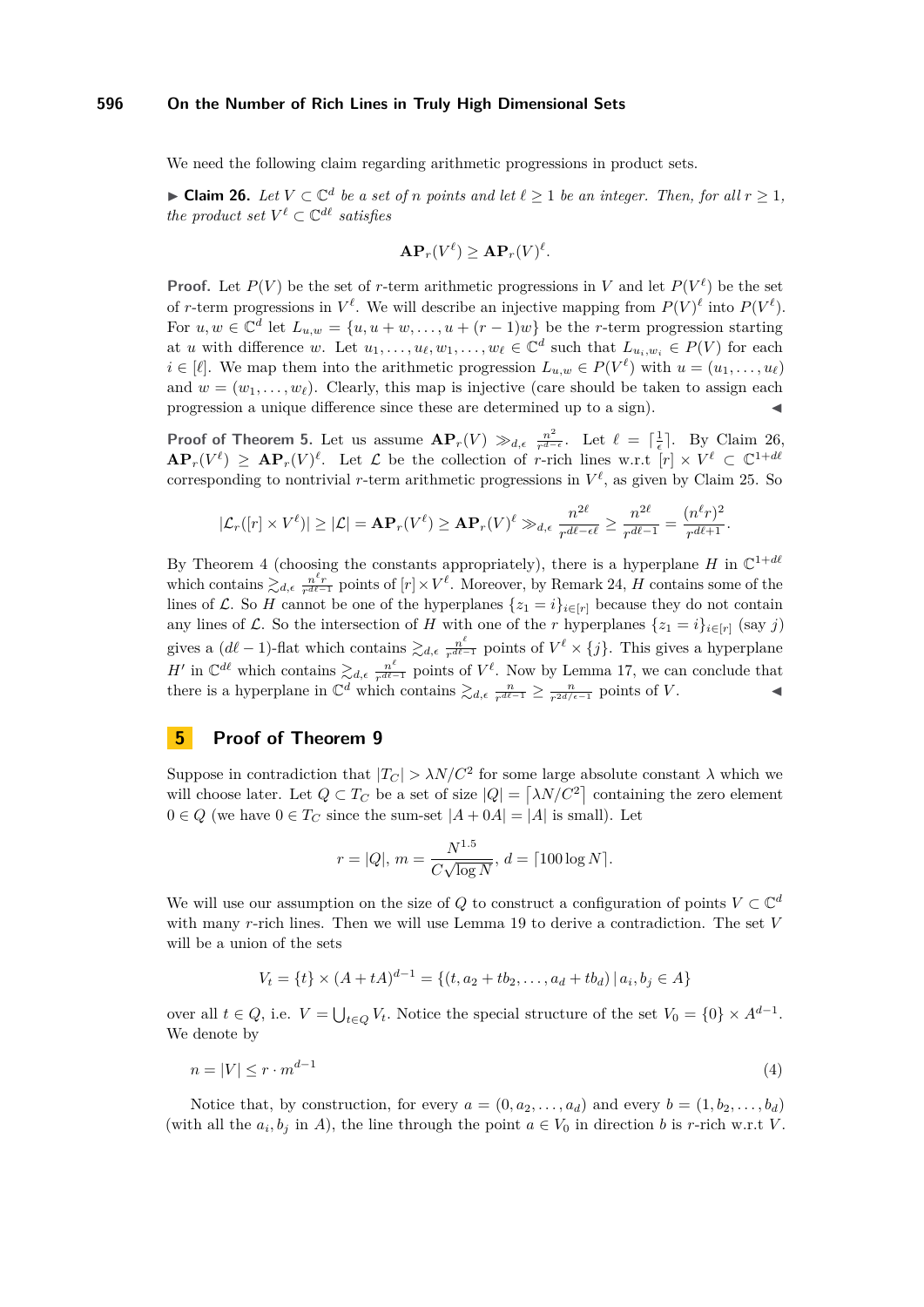Let us denote by  $\mathcal{L} \subset \mathcal{L}_r(V)$  the set of all lines of this form. We thus have  $|\mathcal{L}| = N^{2d-2}$ . Let  $I = I(V, \mathcal{L})$ , then  $|I| \geq r|\mathcal{L}|$ . We now use Lemma [18](#page-7-2) to find subsets  $V' \subset V$  and  $\mathcal{L}' \subset \mathcal{L}$  such that each point in  $V'$  is in at least

$$
k=\frac{rN^{2d-2}}{4n}
$$

lines from  $\mathcal{L}'$ , each line in  $\mathcal{L}'$  is  $r_0 = r/4$ -rich w.r.t to the set *V'* and

$$
|I(V', L')| \ge |I|/2.
$$

Observe that, since each line in  $\mathcal{L}'$  contains at most r points from  $V'$ , we have

$$
|\mathcal{L}'| \ge |I(V', \mathcal{L}')|/r \ge |\mathcal{L}|/2.
$$

The following claim shows that we can apply Lemma [19](#page-7-0) on the set  $V'$ .

► Claim 27.

$$
k \ge K_d \frac{n}{r_0^{d-2}}.
$$

*where*  $K_d = 32(2d)^d$  *is the constant in Lemma [19.](#page-7-0)* 

**Proof.** Plugging in the value of  $k, r_0$  and using bound Eq. [4](#page-12-2) to bound *n*, we need to show that

$$
r^{d-3} \ge \frac{32(8d)^d N^{d-1}}{(C^2)^{d-1} (\log N)^{d-1}}.
$$

We now raise both sides to the power  $1/(d-3)$  and use the fact that, for  $\ell > \log X$ , we have  $1 \leq X^{1/\ell} \leq 2$ . Thus it is enough to show

$$
r \ge \frac{K'dN}{C^2 \log N} = \frac{K'N \left\lceil 100 \log N \right\rceil}{C^2}
$$

for some absolute constant *K'* which holds by choosing  $\lambda = 100K'$ .

Since  $C \ll$ √ *N*,  $r_0$  ≥ 4. Applying Lemma [19,](#page-7-0) we get a non-zero polynomial  $f$  ∈  $\mathbb{C}[x_1,\ldots,x_d]$  of degree at most  $r_0-2$  that vanishes on all points in *V*'. This means that *f* must also vanish identically on all lines in  $\mathcal{L}'$  (since these are all  $r_0$ -rich w.r.t  $V'$ ). Since each line in  $\mathcal{L}'$  intersects  $V_0$  exactly once, and since  $|V_0| = N^{d-1}$ , we get that there must be at least one point  $v \in V_0$  that is contained in at least  $|\mathcal{L}'|/N^{d-1} \geq \frac{1}{2}N^{d-1}$  lines (in different directions) from  $\mathcal{L}'$ . Let  $\tilde{f}$  denote the homogeneous part of  $f$  of highest degree. If  $f$  vanishes identically on a line in direction  $b \in \mathbb{C}^d$ , this implies that  $\tilde{f}(b) = 0$  (to see this notice that the leading coefficient of  $g(t) = f(a + tb)$  is  $\tilde{f}(b)$ ). Hence, since all the directions of lines in  $\mathcal{L}'$ are from the set  $\{1\} \times A^{d-1}$ , we get that  $\tilde{f}$  has at least  $\frac{1}{2}N^{d-1}$  zeros in the set  $\{1\} \times A^{d-1}$ . This contradicts Lemma [16](#page-6-3) since the degree of  $\tilde{f}$  is at most  $r_0 - 2 = r/4 - 2 < N/2$  (since  $r = \lceil \lambda N/C^2 \rceil$  and  $C \gg 1$ ). This completes the proof of Theorem [9.](#page-4-0)

**Acknowledgements.** We thank Ben Green and Noam Solomon for helpful comments. Research supported by NSF grant CCF-1217416 and by the Sloan fellowship. Some of the work on the paper was carried out during the special semester on 'Algebraic Techniques for Combinatorial and Computational Geometry', held at the Institute for Pure and Applied Mathematics (IPAM) during Spring 2014.

. John J. J. J. J.